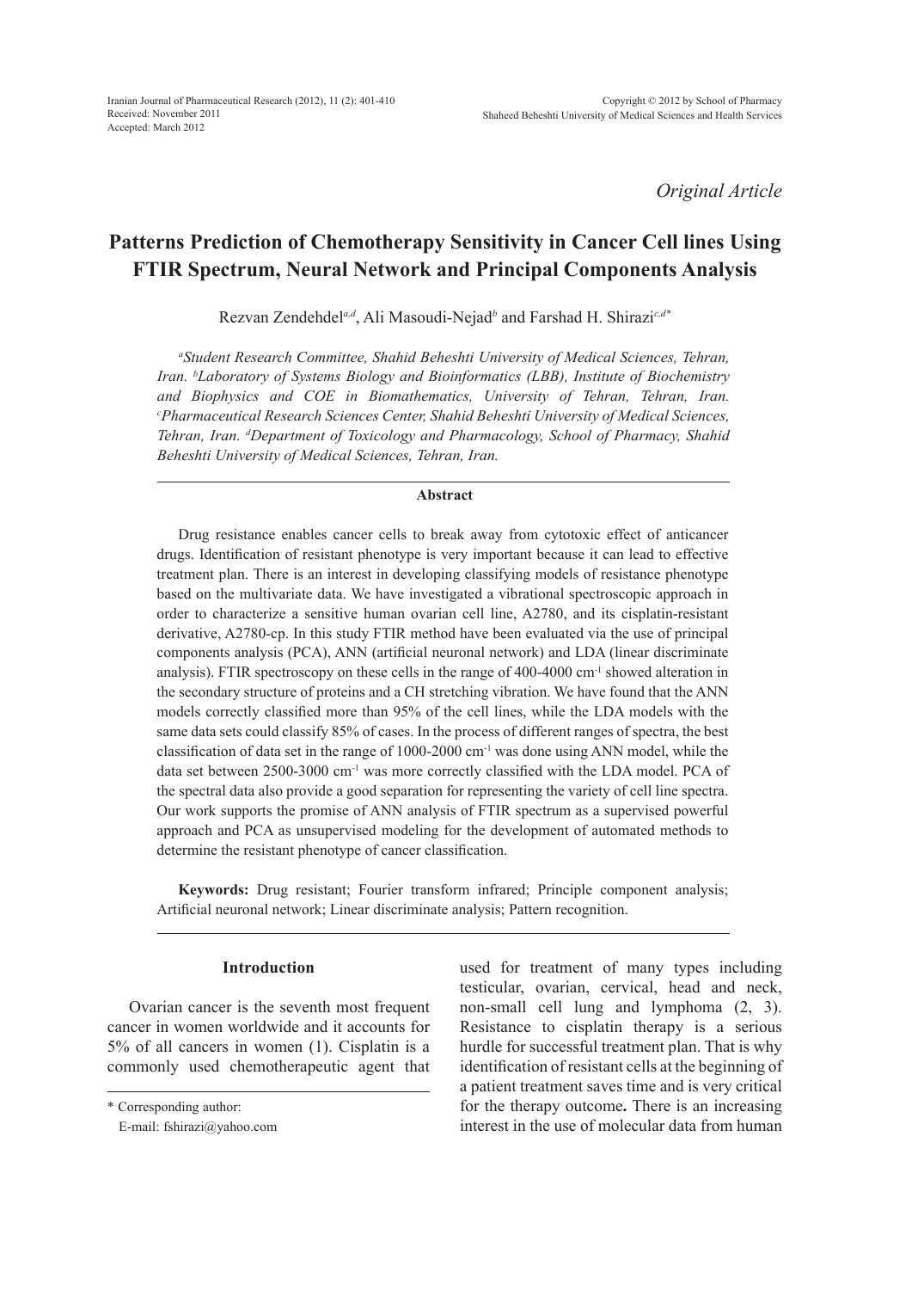resistant neoplasm for chemotherapy purposes (4, 5). To our knowledge**,** it is not yet clear how to use molecular data to acquire diagnostic information. Therefore cancer chemotherapy investigators have been looking for a suitable, simple and fast sensitivity prediction method for long time.

Optical spectroscopy techniques, such as fluorescence, Raman, and infrared, which are sensitive to biochemical composition of samples, have shown potentials to discriminate tissues (6-8). There is an increasing interest for using FTIR to a large number of different applications. This method has been used to investigate the biochemical composition of cells (9), as well as the study of normal and malignant tissues (10, 11). These literatures have shown that the FTIR technique can be used to detect a cell phenotype or an illness with a good level of sensitivity. Various algorithms have been developed to accurately classify tumor cells. Many studies during the past five decades have used multivariate analysis of the data (12-15). Most of these methods have led to the development of analytical instruments that are currently approved by the Food and Drug Administration for the routine screening of gynecologic smears from the same organ (16, 17). Two different methods of supervised and unsupervised have been used in classification techniques. "Unsupervised" technique such as PCA (principle component analysis) attempts to detect relationships of data without any information about the classification of the data. This method tracks those data in different groups that are correlated with each other. In contrast "supervised" methods such as linear discriminate.

analysis (LDA) and artificial neural networks (ANN) are trained using data that is labeled with the correct answer (14).

In this study, we attempt to apply three different methods of PCA, LDA and ANN in the discrimination of FTIR spectroscopic results from sensitive human ovarian cell line, A2780, and its resistant derivative, A2780-CP. We are presenting the success of mixed classification methods in the characterization of differences between the spectra of resistant and sensitive phenotypes.

### **Experimental**

### *Cell lines*

A2780 (human ovarian carcinoma-sensitive to cisplatin) and A2780-CP (human ovarian carcinoma-resistant to cisplatin) cell lines were obtained from Pasture Institute National Cell Bank of Iran (Tehran, Iran). All cell lines were grown in RPMI-1640 medium and supplemented with 10% heat inactivated fetal bovine serum, antibiotics: penicillin, streptomycin (all chemicals from Sigma). Cells were maintained at 37 °C in humidified atmosphere containing 5%  $CO<sub>2</sub>$ .

# *Cell preparation for spectroscopy*

The following procedure was similarly applied for both sensitive and resistant cell lines. Cells were trypsinized from the original flask and seeded in 25 cm<sup>2</sup> flasks with fresh medium to reach the logarithmic phase of growth curve. After that, cells were washed twice in saline (0.9% NaCl), suspend and centrifuged at 1000 rpm for 5 min, then resuspended in saline to obtain a concentration of  $1 \times 10^5$  cells. 10 µL of each cell suspension was placed on a zinc selenide sample carrier which was dehydrated in a vacuum cabin (0.8 bar) for approximately 4 min. These plates were then used for FTIR spectroscopy.

### *FTIR spectroscopy*

Thin dried films of cell suspensions on the Zinc selenide window were used for FTIR spectroscopy using a WQF-510 (Rayleigh Optics, China) spectrometer, equipped with a KBr beam splitter and a DLaTGS (deuterated Lantanide triglycine sulphate) detector. The whole system was continuously purged with N2 (99.999%). In each spectrum, 100 scans were collected at a resolution of 4 cm-1 for every wave number between 400 and 4000 cm-1. These experimental conditions for each cell line and situation were kept constant for all the measurements. Each single spectrum was baseline corrected and then normalized in order to have the range spanning from 0 to 1.

# *Data analysis*

A total of 60 FTIR spectrums between 1000-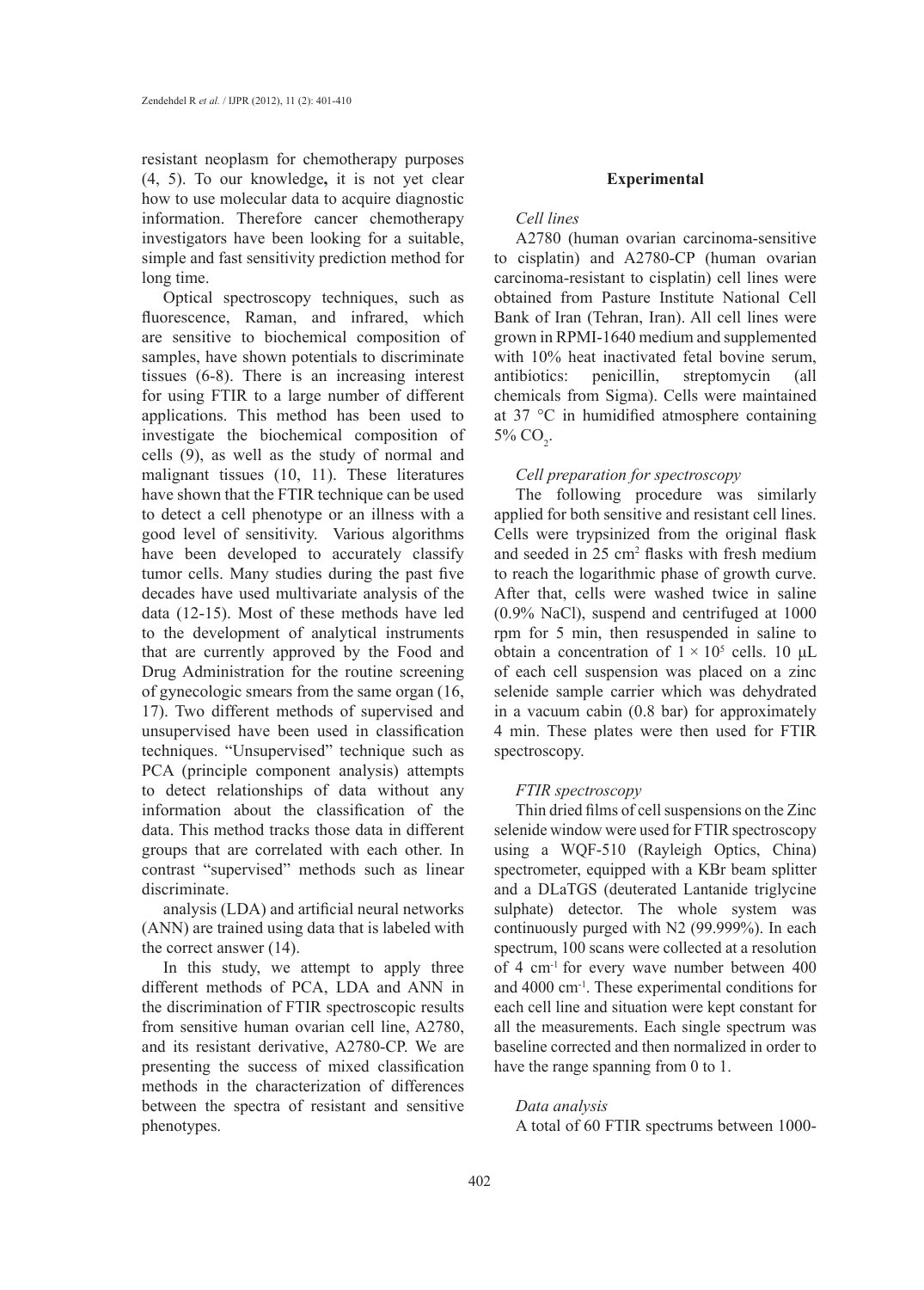

**Figure 1.** Artificial neural network (ANN) architecture (31).

3000 cm-1 have been used in this study as the dataset. Distribution of different FTIR spectra was equal for types of A2780 and A2780-CP cell lines.

# *Linear discriminate analysis (LDA)*

The basic theory of LDA is to classify the dependent variable by dividing an n-dimensional feature space into two regions that are separated by a hyper plane which is denoted by a linear discriminate function. In LDA, observations from each case are compared with others to provide models for groups of data (18). This procedure generates a discriminate function based on linear combinations of the predictor variables that provide the best discrimination among the groups. The LDA can be expressed as:

$$
D = \beta_0 + \beta_1 X_1 + \beta_2 X_2 + \cdots + \beta_n X_{n,(1)}
$$

where D represents the discriminate score,  $\beta$ <sup>0</sup> is the intercept term, and  $\beta_n$  (i=1, ..., n) represents the *β* coefficient associated with the corresponding explanatory variable Xi  $(i=1, \ldots, n)$  (18).

The data were analyzed by multivariate (LDA) linear discriminate analysis tool of MATLAB software using cell types as the dependent variable and the absorbance of FTIR spectra as independent variables. The same data sets used for ANN were used for the LDA analysis.

### *Artificial neural networks analysis*

Artificial neural networks (ANN) are computerized mathematical models designed to mimic the architecture of the brain. They are able to detect nonlinearity, making them capable of learning and adaptability (19). Neurons are the main processing units in this model and might contain the initial data or resulted data from the previous layers of neurons. Neurons are organized in parallel layers: input, hidden (single or multiple), and output (Figure 1). Neurons process the data using a variety of mathematical functions (15). Multiple layer perceptron neuronal networks were designed using MATLAB. The output of FTIR spectrum as absorbance percent in different wave number have been used for input layer. The output layer consisted of two output neurons, one to classify the A2780 category and the others for A2780-CP data.

### *Principle component analysis*

PCA is a well-known method of dimension reduction. The basic idea of PCA is to reduce the dimensionality of a data set, while retaining as much as possible the variation present in the original predictor variables. In mathematical terms, PCA sequentially maximizes the variance of a linear combination of the original predictor variables (20). The same data sets used for ANN and LDA were used for the PCA analysis.

# **Results and Discussion**

### *Spectrum alteration*

Spectral features of A2780 and A2780-CP cell lines are shown for the range of 1900-700 cm-1 in Figure 2. The normalized FTIR spectra in this region showed alterations in different spectrum areas. Comparison between spectra showed at least three areas of variation: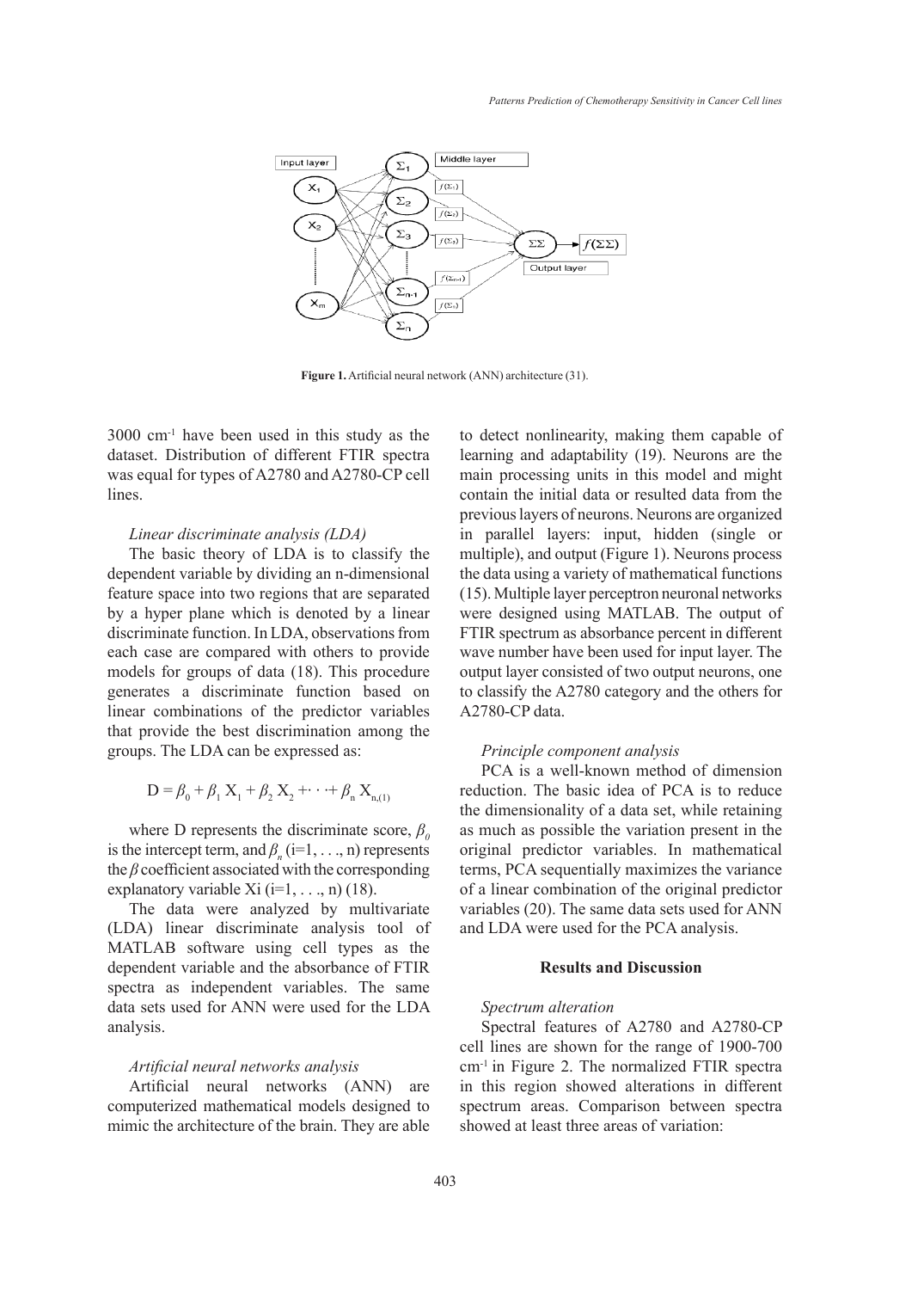

Figure 2. Spectral features of A2780 and A2780-CP cell lines in the range of 1900-700 cm<sup>-1</sup>.

There is a peak about  $1636 \text{ cm}^{-1}$  which can be related to *β*-sheet secondary structure of amid I (21). In the ovarian human resistant cell the peak of about 1636 cm<sup>-1</sup> shifted toward the lower wave numbers. Moreover there is a positive shoulder peak at 1672 cm-1 in the sensitive cell line but not in the resistant cell line. The band at 1672 cm-1 is assigned to turn in the secondary structure of amid I (22). In A2780-cp cell the band of *β*-sheet are broader than sensitive cell, this might be

related to the conversion of some amid I proteins with turn secondary structure to *β*-sheet structure conformation in resistant ovarian cell.

The vibration band at  $1530 \text{ cm}^{-1}$  is assigned to *β*-sheet secondary structure of amid II (22). In resistant cell, there is a broadband at 1530 cm-1 while there are two bands at 1530 and 1540 cm-1 in the sensitive cell line. The band at 1540 cm-1 is assigned to *α*-secondary structure of amid II (22). This might reflect of a clear margin of



**Figure 3.** The normalized FTIR Spectral features of A2780 and A27-80-CP cell lines in the range of 3300-2700 cm<sup>-1</sup>.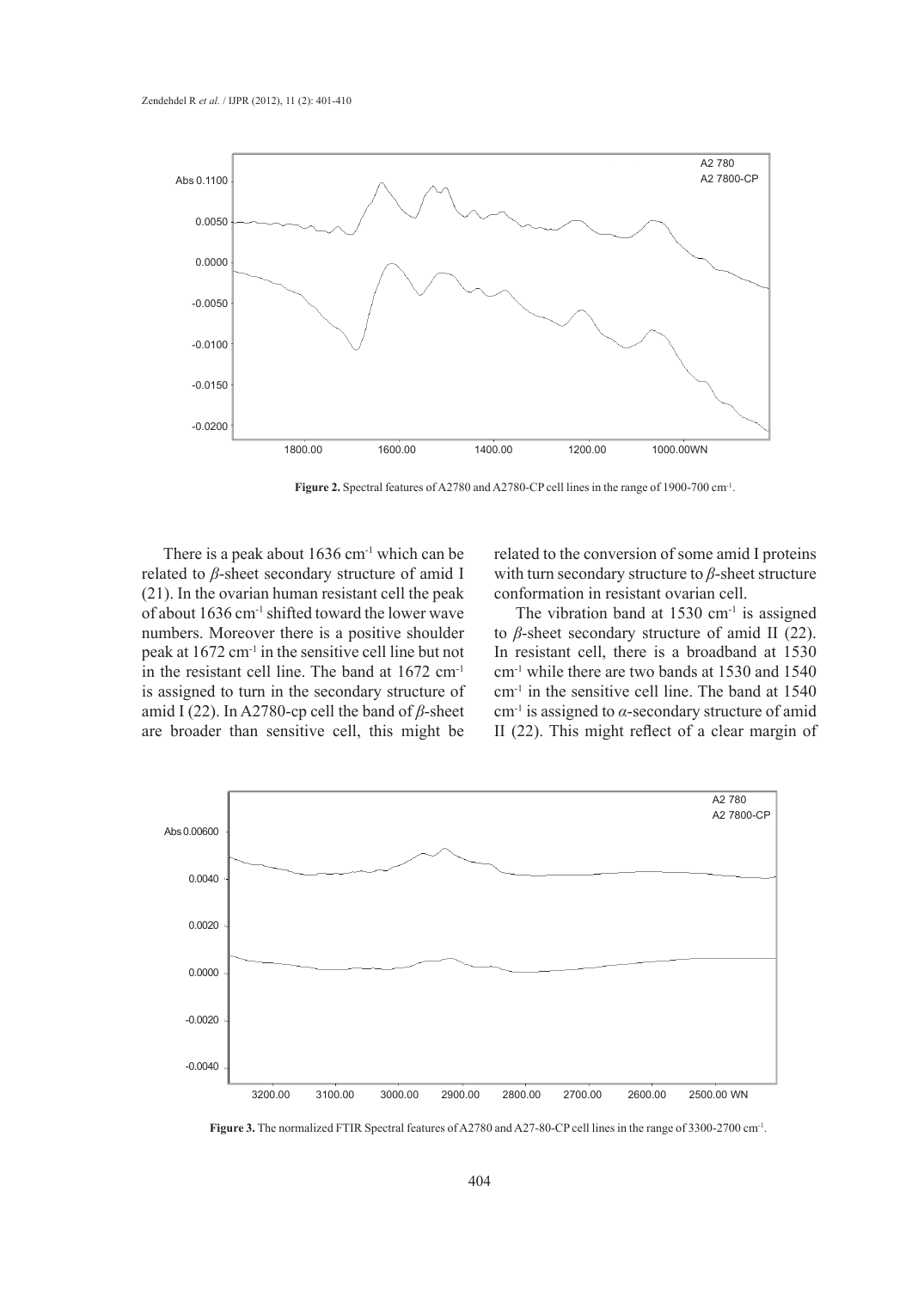Table 1. Optimized neuronal network parameters.

| Error goal                        | 0.001               |  |
|-----------------------------------|---------------------|--|
| Transfer function of hidden layer | logsig              |  |
| Number of hidden nodes            | 10                  |  |
| Training algorithm                | Levenbery-Marqwardt |  |
| mu                                | 0.001               |  |
| Mu increase                       | 10                  |  |
| Mu decrease                       | 0.1                 |  |

*α*-secondary and *β*-sheet structure of amid II in sensitive cell. In the resistant cell, on the other hand, a possible conversion of one of these structures to other has resulted in a broadband at 1530 cm-1.

The vibration bands at  $1380 \text{ cm}^{-1}$  is assigned

to glycoprotein (23). There is a peak at this band in the A2780 cell line spectra which is shifted to 1374 cm-1 in the A2780-CP cell lines.

 It was hypothesized that protein conformational changes might be related to resistant. Moreover glycoprotein molecules of resistant cells have weaker chemical interaction than sensitive cell. This shows more free glycoprotein site in resistant cell than sensitive type. Expression of Pgp in resistant ovarian cancer cell lines (24) could be influenced this event.

The normalized FTIR spectra of A2780, A2780-CP cell lines in region 3300-2700 cm-1 are shown in Figure 3. The CH stretching region (3000-2800 cm-1) contains the asymmetric and

| <b>Train cell</b><br><b>Series</b><br>percent of correctly classified cell<br>percent of correctly classified<br>lines (n=44; 22 A2780 and 22 A2780-CP)<br>cell lines<br>lines<br>Models trained with variables in 1000-3000 cm <sup>-1</sup><br>90<br>95<br>$\mathbf{1}$<br>Seri 1<br>$\overline{2}$<br>96<br>93<br>97<br>3<br>96<br>$\overline{4}$<br>95<br>95<br>Models trained with variables in 3000-2500 cm <sup>-1</sup><br>5<br>92<br>95<br>Seri 2<br>90<br>95<br>6<br>97<br>7<br>93<br>8<br>100<br>97<br>Models trained with variables in 2500-2000 cm <sup>-1</sup><br>9<br>93<br>97<br>Seri 3<br>10<br>95<br>85<br>11<br>92<br>88<br>12<br>78<br>98<br>Models trained with variables in 1500-2000 cm <sup>-1</sup><br>13<br>97<br>80<br>Seri 4<br>13<br>96<br>100<br>13<br>96<br>88<br>16<br>100<br>100<br>Models trained with variables in 1000-1500 cm <sup>-1</sup><br>17<br>100<br>86<br>18<br>98<br>86<br>Seri 5<br>19<br>96<br>85<br>20<br>100<br>88 |  | Model | Artificial neural network | Linear discriminate analysis |  |
|-----------------------------------------------------------------------------------------------------------------------------------------------------------------------------------------------------------------------------------------------------------------------------------------------------------------------------------------------------------------------------------------------------------------------------------------------------------------------------------------------------------------------------------------------------------------------------------------------------------------------------------------------------------------------------------------------------------------------------------------------------------------------------------------------------------------------------------------------------------------------------------------------------------------------------------------------------------------------|--|-------|---------------------------|------------------------------|--|
|                                                                                                                                                                                                                                                                                                                                                                                                                                                                                                                                                                                                                                                                                                                                                                                                                                                                                                                                                                       |  |       |                           |                              |  |
|                                                                                                                                                                                                                                                                                                                                                                                                                                                                                                                                                                                                                                                                                                                                                                                                                                                                                                                                                                       |  |       |                           |                              |  |
|                                                                                                                                                                                                                                                                                                                                                                                                                                                                                                                                                                                                                                                                                                                                                                                                                                                                                                                                                                       |  |       |                           |                              |  |
|                                                                                                                                                                                                                                                                                                                                                                                                                                                                                                                                                                                                                                                                                                                                                                                                                                                                                                                                                                       |  |       |                           |                              |  |
|                                                                                                                                                                                                                                                                                                                                                                                                                                                                                                                                                                                                                                                                                                                                                                                                                                                                                                                                                                       |  |       |                           |                              |  |
|                                                                                                                                                                                                                                                                                                                                                                                                                                                                                                                                                                                                                                                                                                                                                                                                                                                                                                                                                                       |  |       |                           |                              |  |
|                                                                                                                                                                                                                                                                                                                                                                                                                                                                                                                                                                                                                                                                                                                                                                                                                                                                                                                                                                       |  |       |                           |                              |  |
|                                                                                                                                                                                                                                                                                                                                                                                                                                                                                                                                                                                                                                                                                                                                                                                                                                                                                                                                                                       |  |       |                           |                              |  |
|                                                                                                                                                                                                                                                                                                                                                                                                                                                                                                                                                                                                                                                                                                                                                                                                                                                                                                                                                                       |  |       |                           |                              |  |
|                                                                                                                                                                                                                                                                                                                                                                                                                                                                                                                                                                                                                                                                                                                                                                                                                                                                                                                                                                       |  |       |                           |                              |  |
|                                                                                                                                                                                                                                                                                                                                                                                                                                                                                                                                                                                                                                                                                                                                                                                                                                                                                                                                                                       |  |       |                           |                              |  |
|                                                                                                                                                                                                                                                                                                                                                                                                                                                                                                                                                                                                                                                                                                                                                                                                                                                                                                                                                                       |  |       |                           |                              |  |
|                                                                                                                                                                                                                                                                                                                                                                                                                                                                                                                                                                                                                                                                                                                                                                                                                                                                                                                                                                       |  |       |                           |                              |  |
|                                                                                                                                                                                                                                                                                                                                                                                                                                                                                                                                                                                                                                                                                                                                                                                                                                                                                                                                                                       |  |       |                           |                              |  |
|                                                                                                                                                                                                                                                                                                                                                                                                                                                                                                                                                                                                                                                                                                                                                                                                                                                                                                                                                                       |  |       |                           |                              |  |
|                                                                                                                                                                                                                                                                                                                                                                                                                                                                                                                                                                                                                                                                                                                                                                                                                                                                                                                                                                       |  |       |                           |                              |  |
|                                                                                                                                                                                                                                                                                                                                                                                                                                                                                                                                                                                                                                                                                                                                                                                                                                                                                                                                                                       |  |       |                           |                              |  |
|                                                                                                                                                                                                                                                                                                                                                                                                                                                                                                                                                                                                                                                                                                                                                                                                                                                                                                                                                                       |  |       |                           |                              |  |
|                                                                                                                                                                                                                                                                                                                                                                                                                                                                                                                                                                                                                                                                                                                                                                                                                                                                                                                                                                       |  |       |                           |                              |  |
|                                                                                                                                                                                                                                                                                                                                                                                                                                                                                                                                                                                                                                                                                                                                                                                                                                                                                                                                                                       |  |       |                           |                              |  |
|                                                                                                                                                                                                                                                                                                                                                                                                                                                                                                                                                                                                                                                                                                                                                                                                                                                                                                                                                                       |  |       |                           |                              |  |
|                                                                                                                                                                                                                                                                                                                                                                                                                                                                                                                                                                                                                                                                                                                                                                                                                                                                                                                                                                       |  |       |                           |                              |  |
|                                                                                                                                                                                                                                                                                                                                                                                                                                                                                                                                                                                                                                                                                                                                                                                                                                                                                                                                                                       |  |       |                           |                              |  |
|                                                                                                                                                                                                                                                                                                                                                                                                                                                                                                                                                                                                                                                                                                                                                                                                                                                                                                                                                                       |  |       |                           |                              |  |
|                                                                                                                                                                                                                                                                                                                                                                                                                                                                                                                                                                                                                                                                                                                                                                                                                                                                                                                                                                       |  |       |                           |                              |  |
|                                                                                                                                                                                                                                                                                                                                                                                                                                                                                                                                                                                                                                                                                                                                                                                                                                                                                                                                                                       |  |       |                           |                              |  |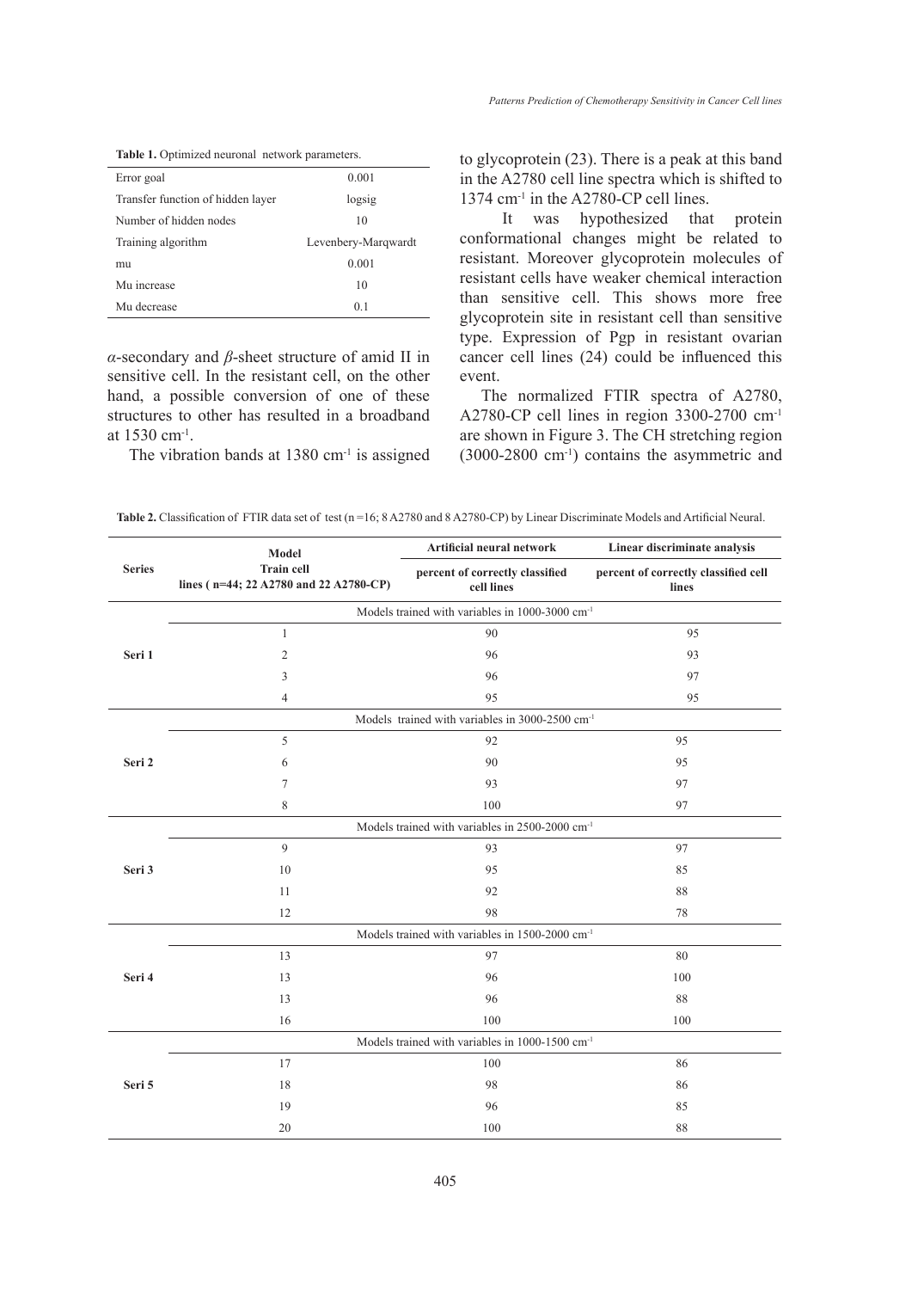

**Figure 4.** Distribution of predicted model with ANN and LDA in different series of dataset.

symmetric membrane lipids.  $CH<sub>2</sub>$  symmetric and asymmetric stretching vibration bands are appeared at 2920 and 2852 cm<sup>-1</sup> (21). CH<sub>2</sub> stretching vibration band shifted to higher wave number in sensitive cell line. In sensitive cell line, on the other hand, the intensity of  $CH<sub>2</sub>$  stretching (at 2920 and 2852 cm<sup>-1</sup>) and  $CH_3$  stretching vibrations (at 2950 cm-1) are higher than resistant cell line. Our research is representing alterations in the lipophilicity of cell membrane between resistant and sensitive cells.

# *Data processing*

The FTIR data of A2780 and A2780-cp cell lines were sorted randomly into 20 different data sets (numbered 1 to 20) each composed of 44 training variables and 16 testing variable. Models 1 to 5 used all FTIR wave number from  $1000-3000$  cm<sup>-1</sup>, while models 6 to 20 used four segmentations of FTIR wave number from 1000-1500 cm-1 , 1500-2000 cm-1, 2000- 2500 cm-1 and 2500-3000 cm-1. The data were subjected to ANN, LDA and PCA analysis.

### *Artificial neural network*

We ran ANN on the dataset using Feedforward backpropagation to analyze our networks. Training algorithms was obtained using Levenbery-Marqwardt back propagation algorithm. Three-layer neural networks was set, include one output layer, one hidden layer and an input layer. In order to determine the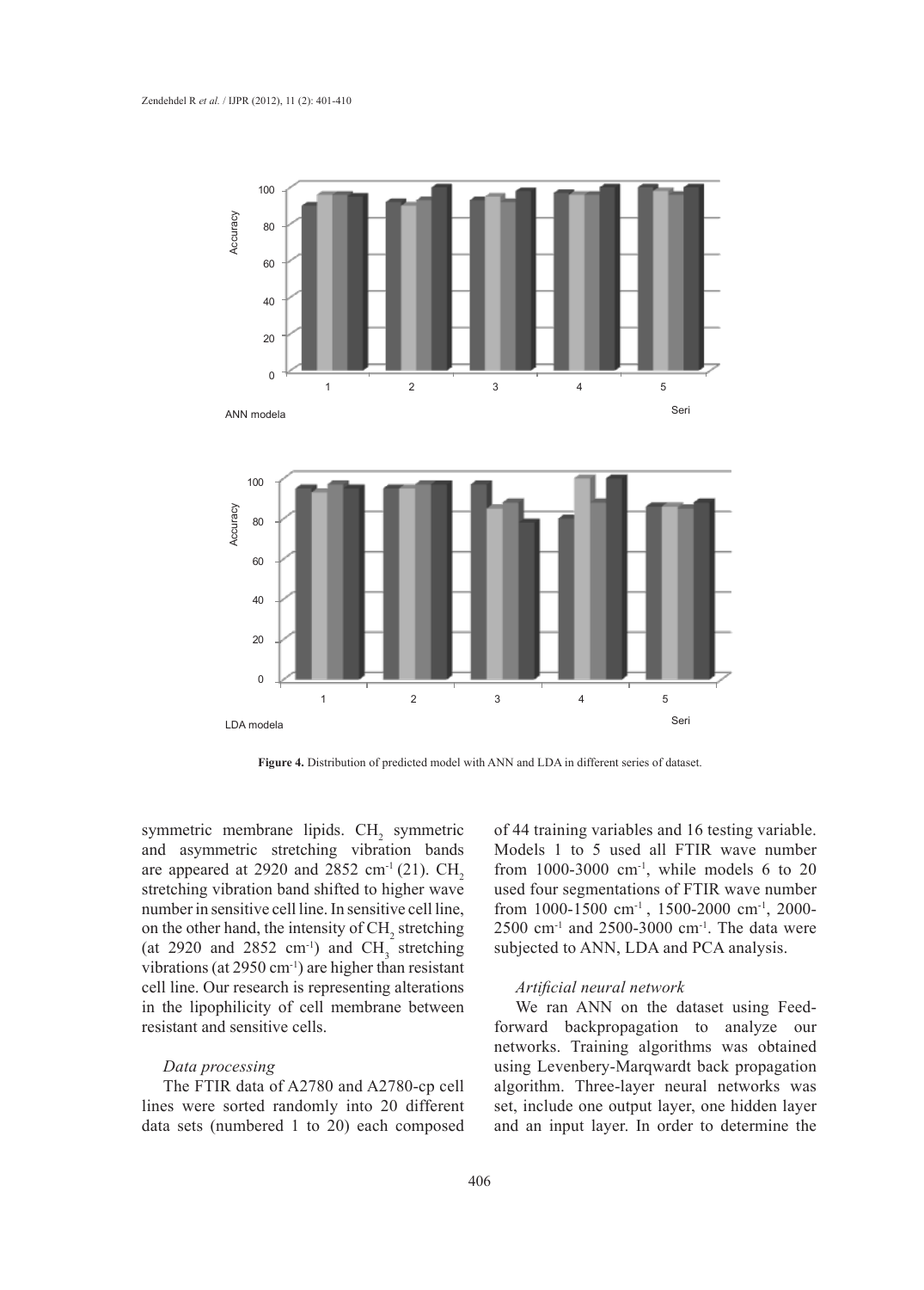

**Figure 5.** Score plot of PCA analysis in the four region of data sets resulted from FTIR spectroscopy of cisplatin sensitive A2780 and resistant A2780CP cell lines. Forgation 5. Score plants in the four region of  $\mathcal{L}_{\text{F}}$ 

well optimized structure of the networks, error goal was selected 0.001% and verify number have linear pattern in resistant central area of  $\mu$ of hidden neurons were constructed. The parameters of the optimized neural network are listed in Table 1.When the model is performed for the training dataset in present investigation, The comparison betwe Cell lines pattern of each experiment in the testing dataset is predicted in turn using the the result of the t-test, it learned rules derived from the dataset in model training procedure. The 20 models from the accuracy of LDA were analyzed with ANN resulting in the classifications shown in Table 2. The results is more correctly c indicate that ANN is able to classify 90% of the resistance from sensitive cell lines, based on the FTIR data set. Comparison of the 20 ANN models indicates that the ANN using variables in segmentations of 1000-2000 cm-1 fragment was more accurate than the other ANN models for the discrimination of sensitive versus resistant cells (Figure 4).

### *LDA analysis*

LDA was also used to analyze the same 20 data sets of FTIR spectra values. The results of these analyses are given in Table 2. Classification rates provided by the LDA models were about 85%. Comparison of the 20 LDA models indicates that using variables in segmentations of 2500-3000 cm-1 fragment was more accurate and less variable than the other LDA models (Figure 4). This might represent that the CH stretching region (3000-2500 cm<sup>-1</sup>) contains the asymmetric and symmetric membrane lipids (28) have linear pattern in resistant and sensitive cell lines.

### *Comparison of LDA and ANN*

The comparison between LDA and ANN were done using paired student t-test. From the result of the t-test, it is obvious that the prediction accuracy in ANN models are different from the accuracy of LDA models with p-value  $\leq$  0.02. The data set between 1000-2000 cm<sup>-1</sup> is more correctly classified with ANN model while the data set between 2500-3000 cm<sup>-1</sup> is a better candidate for LDA model. According to total data sets used, the ANN modeling performs better than LDA because of less variation. Our analyses demonstrate that it is possible to classify individual resistant cell lines from sensitive type based on the analysis FTIR spectra using multivariate ANN analysis.

### *PCA analysis*

PCA can be used to extract the most significant variations between groups of spectra of cells. Score plots in PCA model provide visualization of the data, whereby the loading of data is an indicator of biochemical similarity (29). PCA was used to analyze the same 20 data sets. There are no suitable clustering with PCA for Seri 2 to 5 of data set (data was not shown). PCA was used to analyze the total data sets (Seri 1) extracted from FTIR spectra values. The cluster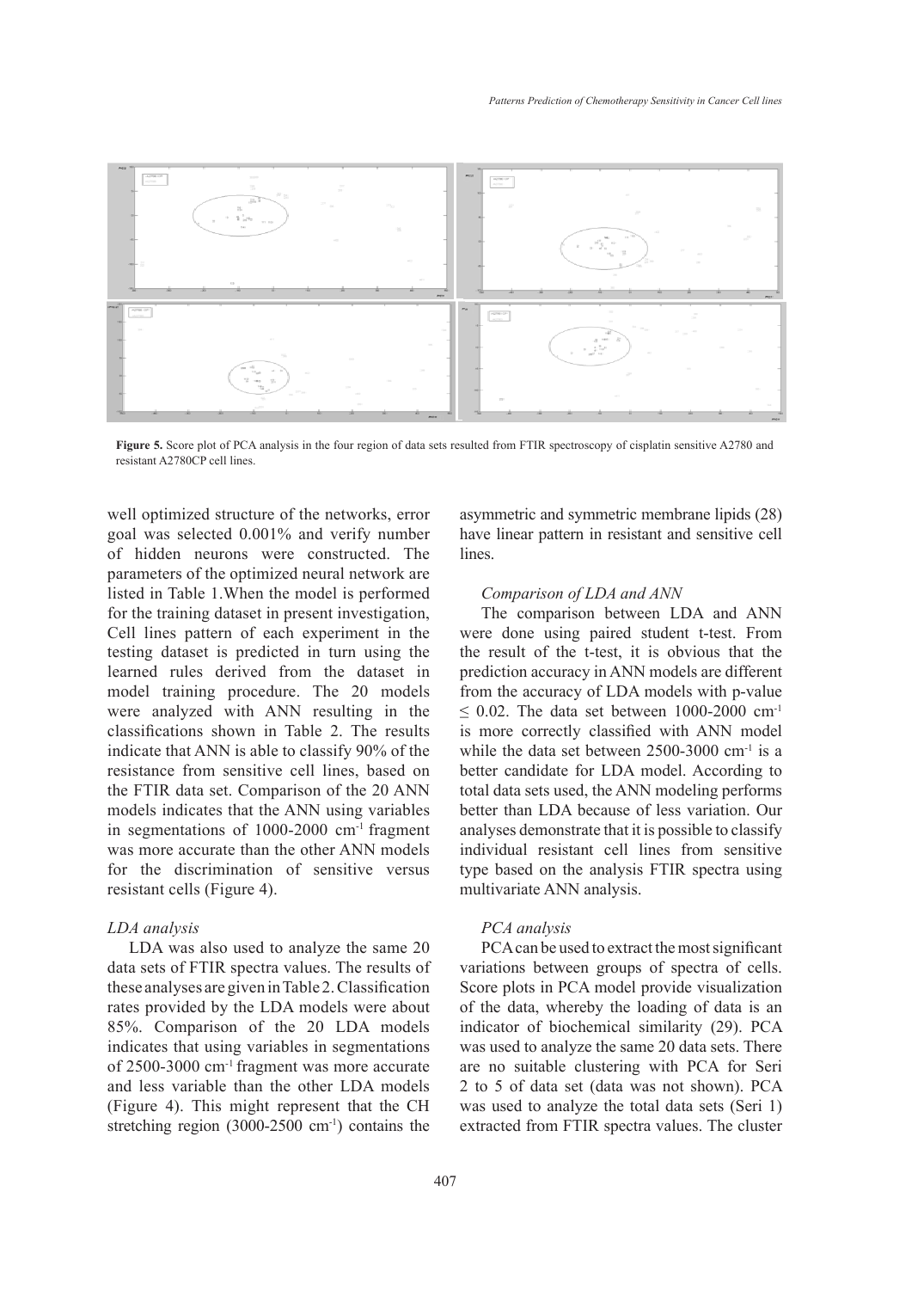

**Figure 6.** Loading plot of PCA analysis in the four region of data sets resulted from FTIR spectroscopy of cisplatin sensitive A2780 and resistant A2780CP cell lines.

of points derived from the first two PC scores which summarized spectral features of two cell biochemical discriminatory lines are shown in a 2-dimensional projection (Figure 5).

The data of the resistant cells are in the central area of PCA projection. Based on this approach, of spectra markers. the PCA correctly classified more than 95% of all spectra for representing the variety of cell **Conclusion** line spectra. Thus PCA as unsupervised model provide a good separation for representing Resistance to Chemother the variety of sensitive and resistant cell line spectrum between 1000-3000 cm<sup>-1</sup>. Moreover cancers, greater than 70% of Figure 6 shows the loading plot of PC1 from four fragmented observation in these cell lines. stabilized the five

Analysis through direct observation of the spectra is not an easy task. Biochemical discriminatory spectra were calculated for the difference between the spectra of resistant and sensitive cells (Figure 7). Based on this result, most variation are in the band of 1580 cm-1

could be related to amid II (23).The pattern of biochemical discriminatory spectra is found to be the same as loading plot. Our analyses (Figure 5). **Example 2** demonstrate that loading of PCA model is a good approach to show FTIR discriminatory patterns of spectra markers.

### **Conclusion**

Resistance to Chemotherapy is a serious obstacle in treatment of cancer. In ovarian cancers, greater than 70% of patients initially respond to therapy with Cisplatin. However, this stabilized the five-year survival rate for ovarian carcinoma population less than 25% (25). This study suggests that infrared spectroscopy and analyzing data with classificatory methods may represent a biochemical pattern of resistant in cell lines. Identifying biochemical pattern of resistant cells may bring new tool to follow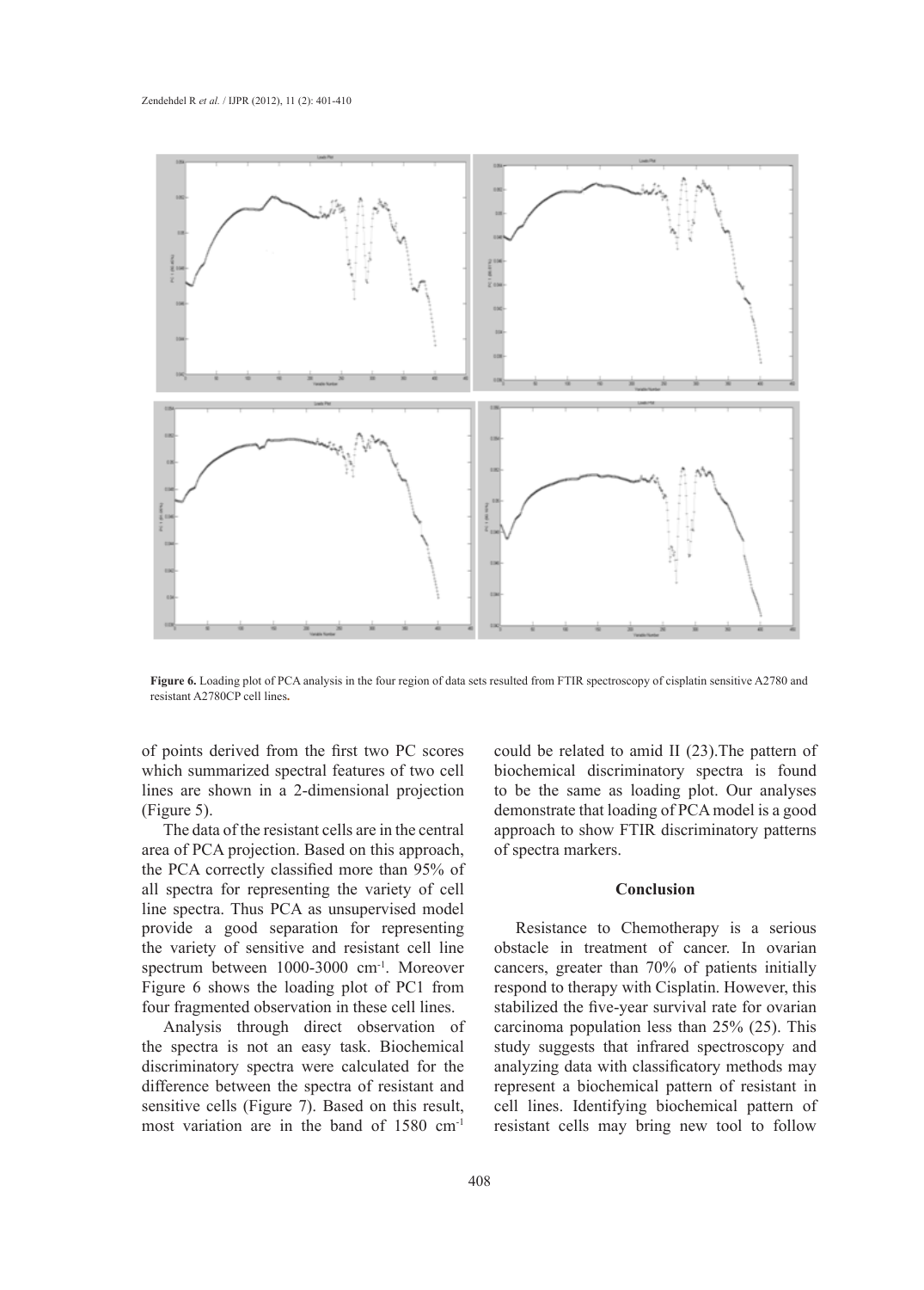

**Figure 7.** Biochemical typicality spectra of A2780 and A2780-CP cell lines.

sensitivity of cancer cells in the duration of treatment so that a higher concentration of drug, and/or other effective chemotherapeutic agents to be used in saving time and better therapeutic outcome.

Cluster separation of FTIR spectrum data in PCA, ANN and LDA was found in previous studies. Discrimination rates have been reported verify between 60 to 98% of data with multivariate analysis of FTIR data (29, 30). This study suggests that infrared spectra in sensitive and resistant cell with PCA, LDA and ANN model discriminate more than 90% of data. In supervised model it is obvious that LDA models were variable and less accurate than those provided by ANN. LDA models appear to handle the classification problems in the fragment of  $2500-3000$  cm<sup>-1</sup> with less variability which addresses linear alteration in the CH stretching region of resistant and sensitive cells. We offer PCA among unsupervised modeling and ANN as supervised modeling for pattern recognition of sensitive and resistant type.

# **Acknowledgments\**

We thank Mr. Solaymani for computing, and Iranian Agency of Rayleigh Optics for technical support.

#### **References**

- (1) Notani PN. Global variation in cancer incidence and mortality. *Curr. Sci.* (2001) 81: 465-474.
- (2) Rabik CA and Dolan ME. Molecular mechanisms of resistance and toxicity associated with platinating agents. *Cancer Treat. Rev.* (2007) 33: 9-23.
- Paston I, Gottesman M. Multiple-drug resistance in (3) human cancer. *N. Engl. J. Med.* (1987) 316: 1388- 1393.
- Leung EL, Fraser M, Fiscus RR and Tsang BK. (4) Cisplatin alter nitric oxide synthesis levels in human ovarian cancer cells: involvement in p53 regulation and cisplatin resistance. *Brit. J. Cancer* (2008) 98: 1803-1809.
- $(5)$  Tummala R, Diegelman P and Fiuza SM. Characterization of Pt, Pd-spermine complexes for their effect on polyamine pathway and cisplatin resistance in A2780 ovarian carcinoma cells. *Oncol. Rep*. (2010) 24: 15-24.
- (6) Manoharan R, Wang Y and Feld MS. Histochemical analysis of biological tissues using Raman spectroscopy. *Spectrochim. Acta (Part A) Mol. Biomol. Spectrosc.* (1996) 52: 215-249.
- Wagnieres G, Star WM and Wilson B. *In-vivo* (7) fluorescence spectroscopy and imaging for oncological applications. *Photochem. Photobiol*. (1998) 68: 603– 632.
- Mantsch HH, Choo-Smith LP and Shaw RA. (8) Vibrational spectroscopy and medicine: an alliance in the making. *Vibr. Spectrosc*. (2002) 30: 31-41.
- (9) Ofir K, Kelly S and Yechiel S. Functional and structural characterization of HIV-1 gp41 ectodomain regions in phospholipid membranes suggests that the fusionactive conformation is extended. *J. Mol. Biol*. (2006) 364: 1103-1117.